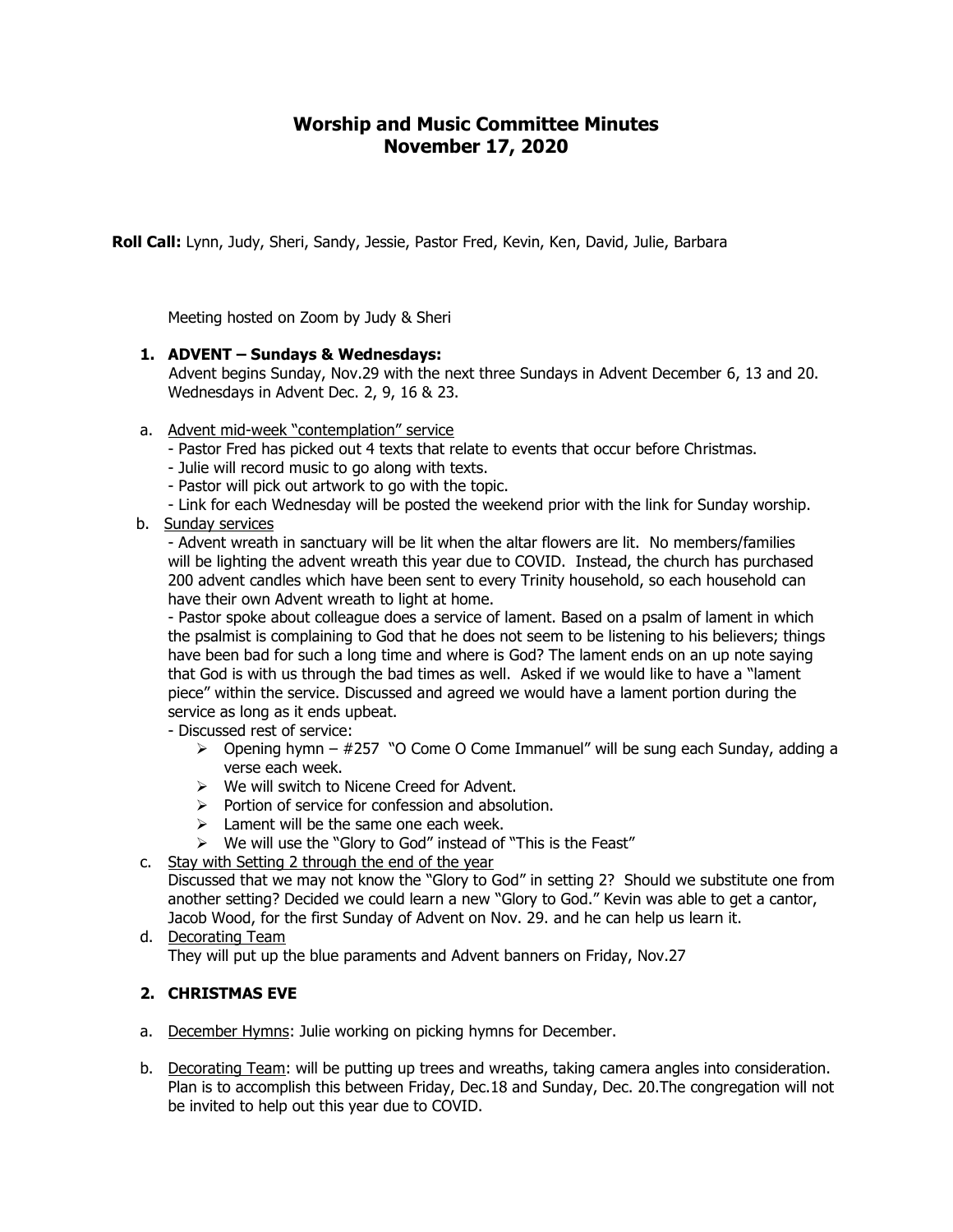c. Trinity Christmas Eve Service: No inside worship – online only. It will be recorded at 5pm and can be seen on YouTube like Sunday worship.

- Suggested to purchase battery operated candles for passing of light and singing during Silent Night. Since there will be no inside service, we can table this for now.

- Kevin suggested a possible quartet for St John's outdoor service and possibly at recorded indoor service first? Discussed whether 4 people singing together meets CDC/ELCA guidelines for singing indoors? Sandie suggested having 1 person singing melody line. Is there really a need for 4-part harmony? Pastor and Julie will work the details of service and music out.

- d. Outdoor Worship at St John's Episcopal: 7pm on lawn of St John's. Led by Father Rod with assistance from Pastor Fred.
	- Lessons and Carols: 7 readings with Carols in between.
	- 6 Fire Pits to stand around and keep warm.
	- outdoor manger
	- Possible Brass or Singing Quartet. Brass may be out of question as too cold to play outdoors this time of year.
	- Suggested if possible, to record it and post on YouTube later.
	- Sandy suggested  $1<sup>st</sup>$  verse of Carols only so people would not have to look at bulletin.
	- Plan is to have candles for passing of light.

#### **3. CHRISTMAS DAY & DEC.27**

- a. One service at 10am on Christmas Day: There will be a link to YouTube.
- b. December  $27 1$ <sup>st</sup> Sunday after Christmas. Usually we do lessons and carols but considering the limitations of singing due to COVID and that there will be a service of lessons and carols at St John's on Christmas Eve, Pastor Fred will put together another type of service.
- 4. ROUND TABLE
- $\triangleright$  FYI: On January 10, Baptism of Our Lord, there will be a baptism for Brianne Richards son. The plan is for the family to be at church with a total of eight people.
- $\triangleright$  Sheri is picking Hymns for January
- $\triangleright$  Sandy: Questions our singing of just 1 verse of hymns on Sunday mornings. All verses seem too much, but one verse in not enough. Decided that Pastor Fred will decide on 2-3 verses depending on the hymn.
- ➢ FYI: it is noticed that some people go on and off of online service. But amazingly they all seem to know when it is time for the sermon. Lol
- $\geq$  Judy: when the cantor is singing people question whether the cantor should be masked or not? Discussed that there is no trouble understanding or hearing cantor, so if the cantor feels comfortable wearing mask, then that is probably the best.
- $\triangleright$  Julie: On November 29, in the afternoon, Julie will be having her annual Holiday recital, for her piano students, using Trinity as the venue. It will be recorded one student at a time to make a virtual recital for all the students' families.

- the students will come one at a time and the piano keys will be sanitized after each student plays.

- Katie will be recording it, but it will not be made public, for safety reasons. It will only be available to the participating students and their families.

- The children will be masked as they enter and leave and may take off their mask to play.
- $\triangleright$  Julie discussed with Paragallo the proper way to sanitize the rosewood organ keys. He recommended using a baby wipe. He also said they would monitor the keys and will oil the rosewood keys as needed as part of their routine cleaning and service.